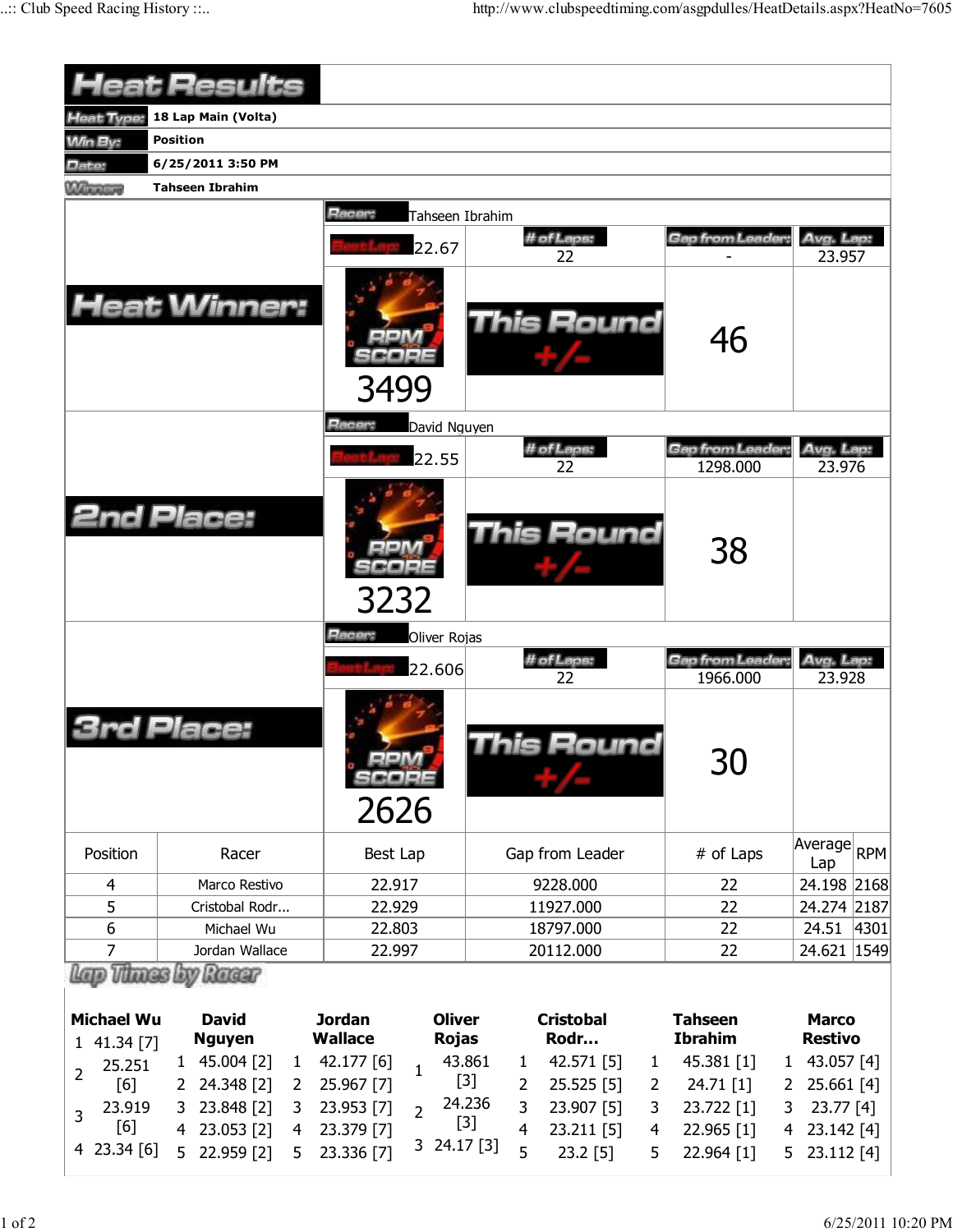| <b>Oliver</b><br><b>Rojas</b> |                                                                                                                                                                                                                                                                                                                                                                                                                                                                                                                                                          |                                 |               |    |            |       |                                    |    |                |                |              |    |               |
|-------------------------------|----------------------------------------------------------------------------------------------------------------------------------------------------------------------------------------------------------------------------------------------------------------------------------------------------------------------------------------------------------------------------------------------------------------------------------------------------------------------------------------------------------------------------------------------------------|---------------------------------|---------------|----|------------|-------|------------------------------------|----|----------------|----------------|--------------|----|---------------|
|                               | <b>Michael Wu</b>                                                                                                                                                                                                                                                                                                                                                                                                                                                                                                                                        |                                 |               |    |            |       | 23.051                             |    |                |                |              |    |               |
|                               | 23.146                                                                                                                                                                                                                                                                                                                                                                                                                                                                                                                                                   |                                 |               |    |            | 4     | $[3]$                              |    |                |                |              |    |               |
| 5                             | [6]                                                                                                                                                                                                                                                                                                                                                                                                                                                                                                                                                      |                                 |               |    |            |       | 22.889                             |    |                |                |              |    |               |
| 6                             | 23.23 [6]                                                                                                                                                                                                                                                                                                                                                                                                                                                                                                                                                |                                 |               |    |            | 5     | $[3]$                              |    |                |                |              |    |               |
| 7                             | 24.132<br>$[7]$                                                                                                                                                                                                                                                                                                                                                                                                                                                                                                                                          |                                 |               |    |            | 6     | 22.899<br>$[3]$                    |    |                |                |              |    |               |
|                               | 24.907                                                                                                                                                                                                                                                                                                                                                                                                                                                                                                                                                   |                                 |               |    |            |       | 22.835                             |    |                |                |              |    |               |
| 8                             | $[7] % \begin{minipage}[b]{0.4\linewidth} \centering \includegraphics[width=\textwidth]{figs/fig_4.pdf} \caption{The 3D (blue) model for the $z$-axis.} \label{fig:3d}% \end{minipage} \vspace{0.05in} \begin{minipage}[b]{0.45\linewidth} \centering \includegraphics[width=\textwidth]{figs/fig_4.pdf} \caption{The 3D (blue) model for the $z$-axis.} \label{fig:3d}% \end{minipage} \vspace{0.05in} \caption{The 3D (blue) model for the $z$-axis.} \label{fig:3d}%$                                                                                 | <b>David</b><br><b>Jordan</b>   |               |    | 7          | $[3]$ | <b>Cristobal</b><br><b>Tahseen</b> |    |                |                | <b>Marco</b> |    |               |
| 9                             | 23.002                                                                                                                                                                                                                                                                                                                                                                                                                                                                                                                                                   | <b>Wallace</b><br><b>Nguyen</b> |               | 8  | 22.815     | Rodr  |                                    |    | <b>Ibrahim</b> | <b>Restivo</b> |              |    |               |
|                               | $[7] % \begin{minipage}[b]{0.4\linewidth} \centering \includegraphics[width=\textwidth]{figs/fig_4.pdf} \caption{The 3D (blue) model for the $z$-axis.} \label{fig:3d}% \end{minipage} \vspace{0.05in} \begin{minipage}[b]{0.45\linewidth} \centering \includegraphics[width=\textwidth]{figs/fig_4.pdf} \caption{The 3D (blue) model for the $z$-axis.} \label{fig:3d}% \end{minipage} \vspace{0.05in} \caption{The 3D (blue) model for the $z$-axis.} \label{fig:3d}%$                                                                                 | 6                               | 22.964 [2]    | 6  | 23.075 [7] |       | $[3]$                              | 6  | 23.167 [5]     | 6              | 22.848 [1]   | 6  | 23.428 [4]    |
| 10                            | 23.195                                                                                                                                                                                                                                                                                                                                                                                                                                                                                                                                                   | 7                               | 22.737 [2]    | 7  | 22.997 [6] | 9     | 22.758                             | 7  | 23.338 [5]     | 7              | 22.686 [1]   | 7  | 23.08[4]      |
|                               | $[7] % \begin{minipage}[b]{0.5\linewidth} \centering \includegraphics[width=\textwidth]{figs/fig_10.pdf} \caption{The 3D (blue) model for the $z$-axis.} \label{fig:3D}% \end{minipage} \vspace{0.05in} \begin{minipage}[b]{0.5\linewidth} \centering \includegraphics[width=\textwidth]{figs/fig_10.pdf} \caption{The 3D (blue) model for the $z$-axis.} \label{fig:3D} \end{minipage} \vspace{0.05in} \begin{minipage}[b]{0.5\linewidth} \centering \includegraphics[width=\textwidth]{figs/fig_10.pdf} \caption{The 3D (blue) model for the $z$-axis$ | 8                               | 22.957 [2]    | 8  | 23.329 [6] |       | $[3]$                              | 8  | 23.27 [5]      | 8              | 22.845 [1]   | 8  | 23.342 [4]    |
|                               | 11 22.97 [7]                                                                                                                                                                                                                                                                                                                                                                                                                                                                                                                                             | 9                               | 22.937 [2]    | 9  | 23.048 [6] | 10    | 22.799<br>$[3]$                    | 9  | 23.267 [5]     | 9              | 22.807 [1]   | 9  | $23.22$ [4]   |
| 12                            | 22.959                                                                                                                                                                                                                                                                                                                                                                                                                                                                                                                                                   |                                 | 10 22.812 [2] | 10 | 23.141 [6] |       | 11 22.83 [3]                       | 10 | 23.066 [5]     | 10             | 22.798 [1]   | 10 | 23.06 [4]     |
|                               | $[7]$<br>23.087                                                                                                                                                                                                                                                                                                                                                                                                                                                                                                                                          |                                 | 11 22.826 [2] | 11 | 23.355 [6] |       | 22.759                             | 11 | 23.355 [5]     | 11             | 22.831 [1]   | 11 | 23.228 [4]    |
| 13                            | $[7]$                                                                                                                                                                                                                                                                                                                                                                                                                                                                                                                                                    |                                 | 12 22.834 [2] | 12 | 23.28 [6]  | 12    | $[3]$                              | 12 | 23.289 [5]     | 12             | 22.887 [1]   |    | 12 23.159 [4] |
|                               | 22.803                                                                                                                                                                                                                                                                                                                                                                                                                                                                                                                                                   | 13                              | 23.081 [2]    | 13 | 23.291 [6] |       | 23.037                             | 13 | 23.29 [5]      | 13             | 22.7 [1]     | 13 | 22.96[4]      |
| 14                            | $[7] % \begin{minipage}[b]{0.4\linewidth} \centering \includegraphics[width=\textwidth]{figs/fig_4.pdf} \caption{The 3D (blue) model for the $z$-axis.} \label{fig:3d}% \end{minipage} \vspace{0.05in} \begin{minipage}[b]{0.45\linewidth} \centering \includegraphics[width=\textwidth]{figs/fig_4.pdf} \caption{The 3D (blue) model for the $z$-axis.} \label{fig:3d}% \end{minipage} \vspace{0.05in} \caption{The 3D (blue) model for the $z$-axis.} \label{fig:3d}%$                                                                                 |                                 | 14 23.109 [2] | 14 | 23.342 [6] | 13    | $[3]$                              | 14 | 23.322 [5]     | 14             | 22.705 [1]   | 14 | 23.23 [4]     |
| 15                            | 22.842                                                                                                                                                                                                                                                                                                                                                                                                                                                                                                                                                   |                                 | 15 22.811 [2] | 15 | 23.025 [6] | 14    | 23.463                             | 15 | 23.035 [5]     | 15             | 22.866 [1]   |    | 15 23.105 [4] |
|                               | $[7] % \begin{minipage}[b]{0.4\linewidth} \centering \includegraphics[width=\textwidth]{figs/fig_4.pdf} \caption{The 3D (blue) model for the $z$-axis.} \label{fig:3d}% \end{minipage} \vspace{0.05in} \begin{minipage}[b]{0.45\linewidth} \centering \includegraphics[width=\textwidth]{figs/fig_4.pdf} \caption{The 3D (blue) model for the $z$-axis.} \label{fig:3d}% \end{minipage} \vspace{0.05in} \caption{The 3D (blue) model for the $z$-axis.} \label{fig:3d}%$                                                                                 |                                 | 16 22.688 [2] | 16 | 29.901 [7] |       | $[3]$                              | 16 | 23.756 [5]     | 16             | $22.67$ [1]  |    | 16 23.263 [4] |
| 16                            | 27.064                                                                                                                                                                                                                                                                                                                                                                                                                                                                                                                                                   |                                 | 17 22.814 [2] | 17 | 23.287 [6] | 15    | 22.639                             | 17 | 22.929 [5]     | 17             | 22.698 [1]   |    | 17 23.196 [4] |
|                               | [6]                                                                                                                                                                                                                                                                                                                                                                                                                                                                                                                                                      | 18                              | 22.55 [2]     | 18 | 23.309 [6] |       | $[3]$                              | 18 | 23.209 [5]     | 18             | 22.864 [1]   |    | 18 23.198 [4] |
| 17                            | 25.985<br>$[7]$                                                                                                                                                                                                                                                                                                                                                                                                                                                                                                                                          |                                 | 19 22.915 [2] | 19 | 23.286 [6] | 16    | 22.763<br>$[3]$                    | 19 | 23.414 [5]     | 19             | 22.86 [1]    |    | 19 23.145 [4] |
|                               | 24.316                                                                                                                                                                                                                                                                                                                                                                                                                                                                                                                                                   |                                 | 20 22.789 [2] | 20 | 23.251 [6] |       | 22.741                             | 20 | 23.182 [5]     | 20             | 22.709 [1]   | 20 | 23.07 [4]     |
| 18                            | $[7] % \begin{minipage}[b]{0.4\linewidth} \centering \includegraphics[width=\textwidth]{figs/fig_4.pdf} \caption{The 3D (blue) model for the $z$-axis.} \label{fig:3d}% \end{minipage} \vspace{0.05in} \begin{minipage}[b]{0.45\linewidth} \centering \includegraphics[width=\textwidth]{figs/fig_4.pdf} \caption{The 3D (blue) model for the $z$-axis.} \label{fig:3d}% \end{minipage} \vspace{0.05in} \caption{The 3D (blue) model for the $z$-axis.} \label{fig:3d}%$                                                                                 |                                 | 21 22.773 [2] | 21 | 23.38 [6]  | 17    | $[3]$                              | 21 | 23.267 [5]     | 21             | 22.865 [1]   |    | 21 22.917 [4] |
| 19                            | 22.891<br>$[7] % \begin{minipage}[b]{0.4\linewidth} \centering \includegraphics[width=\textwidth]{figs/fig_4.pdf} \caption{The 3D (blue) model for the $z$-axis.} \label{fig:3d}% \end{minipage} \vspace{0.05in} \begin{minipage}[b]{0.45\linewidth} \centering \includegraphics[width=\textwidth]{figs/fig_4.pdf} \caption{The 3D (blue) model for the $z$-axis.} \label{fig:3d}% \end{minipage} \vspace{0.05in} \caption{The 3D (blue) model for the $z$-axis.} \label{fig:3d}%$                                                                       |                                 | 22 22.655 [2] | 22 | 24.553 [7] | 18    | 22.715<br>$[3]$                    | 22 | 23.449 [5]     | 22             | 22.674 [1]   |    | 22 23.009 [4] |
| 20                            | 22.939<br>[7]                                                                                                                                                                                                                                                                                                                                                                                                                                                                                                                                            |                                 |               |    |            | 19    | 22.916<br>$[3]$                    |    |                |                |              |    |               |
| 21                            | 22.839<br>$[7]$                                                                                                                                                                                                                                                                                                                                                                                                                                                                                                                                          |                                 |               |    |            | 20    | 22.837<br>$[3]$                    |    |                |                |              |    |               |
| 22                            | 23.054<br>[6]                                                                                                                                                                                                                                                                                                                                                                                                                                                                                                                                            |                                 |               |    |            | 21    | 22.787<br>$[3]$                    |    |                |                |              |    |               |
|                               |                                                                                                                                                                                                                                                                                                                                                                                                                                                                                                                                                          |                                 |               |    |            | 22    | 22.606<br>$[3]$                    |    |                |                |              |    |               |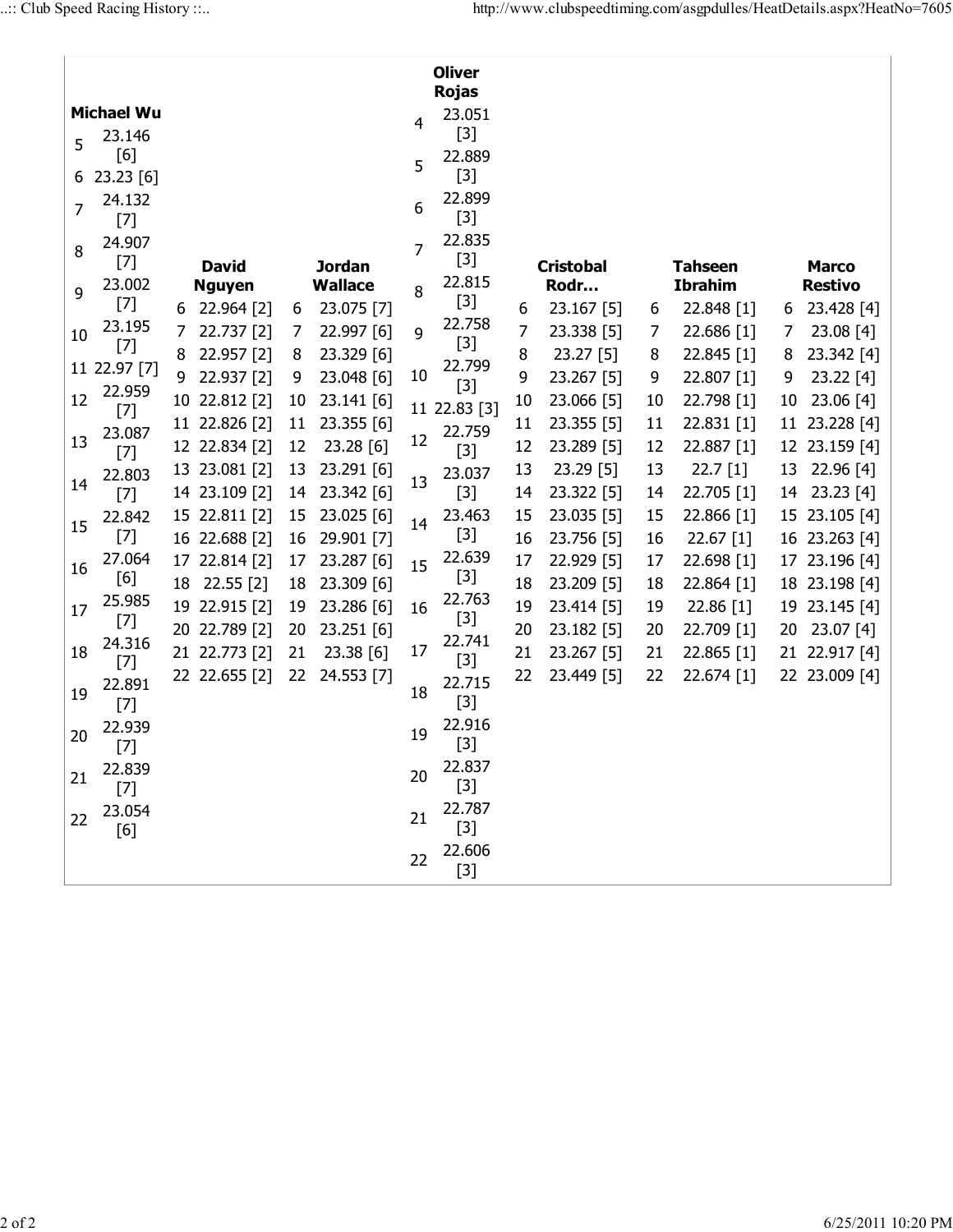|                                 | <b>Heat Results</b>              |                                        |                                                          |                        |                                    |  |  |  |  |  |  |  |
|---------------------------------|----------------------------------|----------------------------------------|----------------------------------------------------------|------------------------|------------------------------------|--|--|--|--|--|--|--|
| <b>Heat Type:</b>               | 18 Lap Main (Volta)              |                                        |                                                          |                        |                                    |  |  |  |  |  |  |  |
| <b>Min By:</b>                  | <b>Position</b>                  |                                        |                                                          |                        |                                    |  |  |  |  |  |  |  |
| Date:                           | 6/25/2011 3:40 PM                |                                        |                                                          |                        |                                    |  |  |  |  |  |  |  |
| <b>Winners</b>                  | <b>Bartosz Nowako</b>            |                                        |                                                          |                        |                                    |  |  |  |  |  |  |  |
|                                 |                                  | Racer:<br>Bartosz Nowako<br>23.068     | # of Laps:<br>22                                         | Gap from Leader        | Avg. Lap:<br>24.378                |  |  |  |  |  |  |  |
|                                 | <b>Heat Winner:</b>              | 1383                                   | <b>This Round</b>                                        | 51                     |                                    |  |  |  |  |  |  |  |
|                                 |                                  | Racer:<br><b>William Shively</b>       |                                                          |                        |                                    |  |  |  |  |  |  |  |
|                                 |                                  | 23.132                                 | # of Laps:                                               | Gap from Leader:       | Avg. Lap:                          |  |  |  |  |  |  |  |
|                                 | <b>2nd Place:</b>                |                                        | 22<br>This Round                                         | 1266.000<br>35         | 24.507                             |  |  |  |  |  |  |  |
|                                 |                                  | 1563                                   |                                                          |                        |                                    |  |  |  |  |  |  |  |
|                                 |                                  |                                        |                                                          |                        |                                    |  |  |  |  |  |  |  |
|                                 |                                  | Racer:<br>Keith Shugarts               | # of Laps:                                               | Gap from Leader.       | Avg. Lap.                          |  |  |  |  |  |  |  |
|                                 | Place:                           | 23.298<br>$=1.011$<br>300 a 22<br>1649 | 22<br>his Round                                          | 3212.000<br>28         | 24.46                              |  |  |  |  |  |  |  |
| Position                        | Racer                            | Best Lap                               | Gap from Leader                                          | # of Laps              | Average RPM                        |  |  |  |  |  |  |  |
| 4                               | Rodney Rawlinson                 | 23.441                                 | 9673.000                                                 | 22                     | Lap<br>24.662 2559                 |  |  |  |  |  |  |  |
| 5                               | Vincent Lee                      | 23.372                                 | 10315.000                                                | 22                     | 24.747 1299                        |  |  |  |  |  |  |  |
| 6                               | E. Grube                         | 23.663                                 | 22155.000                                                | 22                     | 25.171 1221                        |  |  |  |  |  |  |  |
| $\overline{7}$                  | themike                          | 24.443                                 | 1L                                                       | 21                     | 26.293 1218                        |  |  |  |  |  |  |  |
|                                 | <b>Thursday</b><br>Racer         |                                        |                                                          |                        |                                    |  |  |  |  |  |  |  |
| <b>Keith</b><br><b>Shugarts</b> | <b>William</b><br><b>Shively</b> | <b>Rodney</b><br><b>Rawlinson</b>      | <b>Vincent</b><br><b>Bartosz</b><br>Nowako<br><b>Lee</b> | themike<br>37.708<br>1 | E. Grube<br>40.146<br>$\mathbf{1}$ |  |  |  |  |  |  |  |